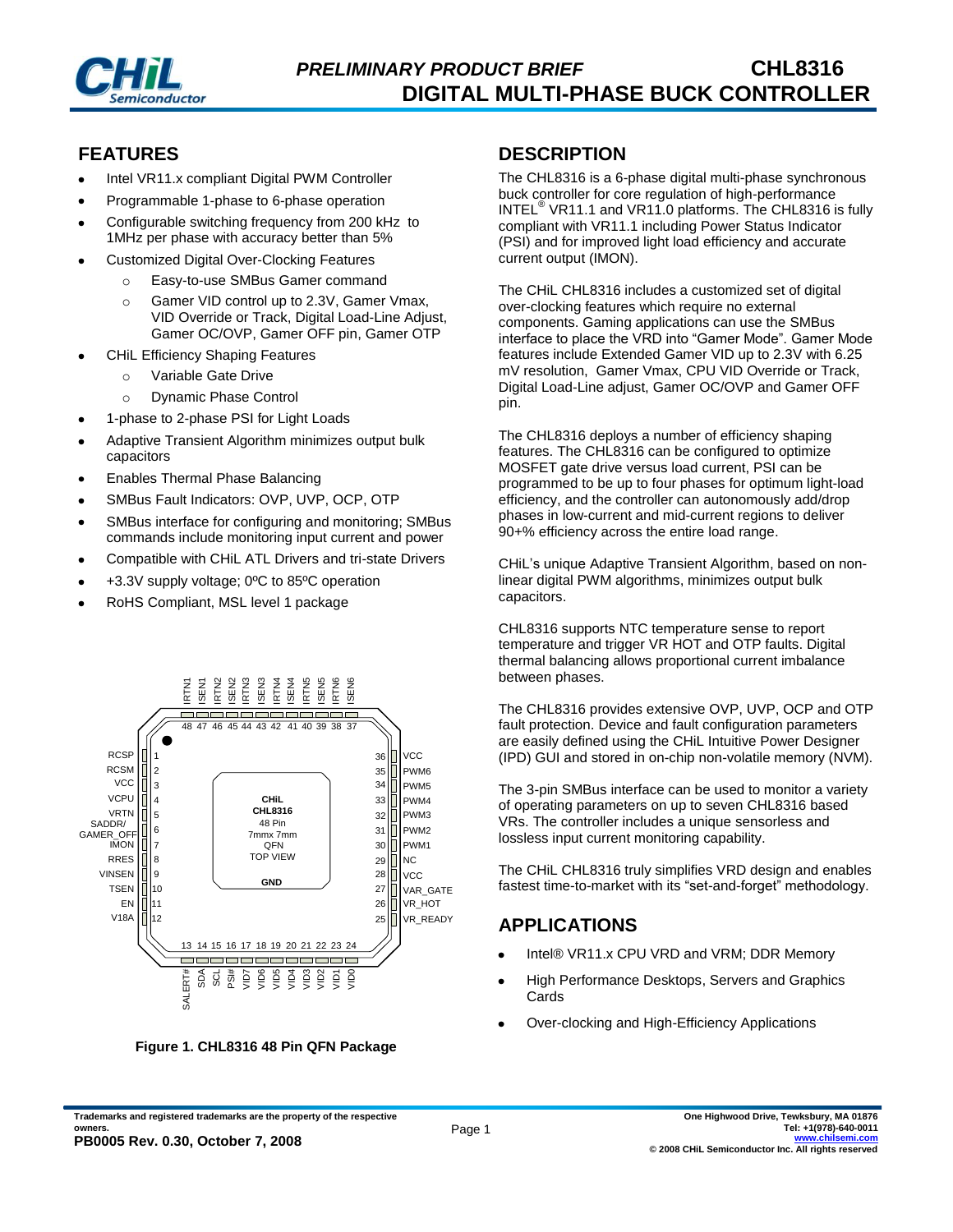

# **FUNCTIONAL BLOCK DIAGRAM**



**Figure 2. Functional Block Diagram**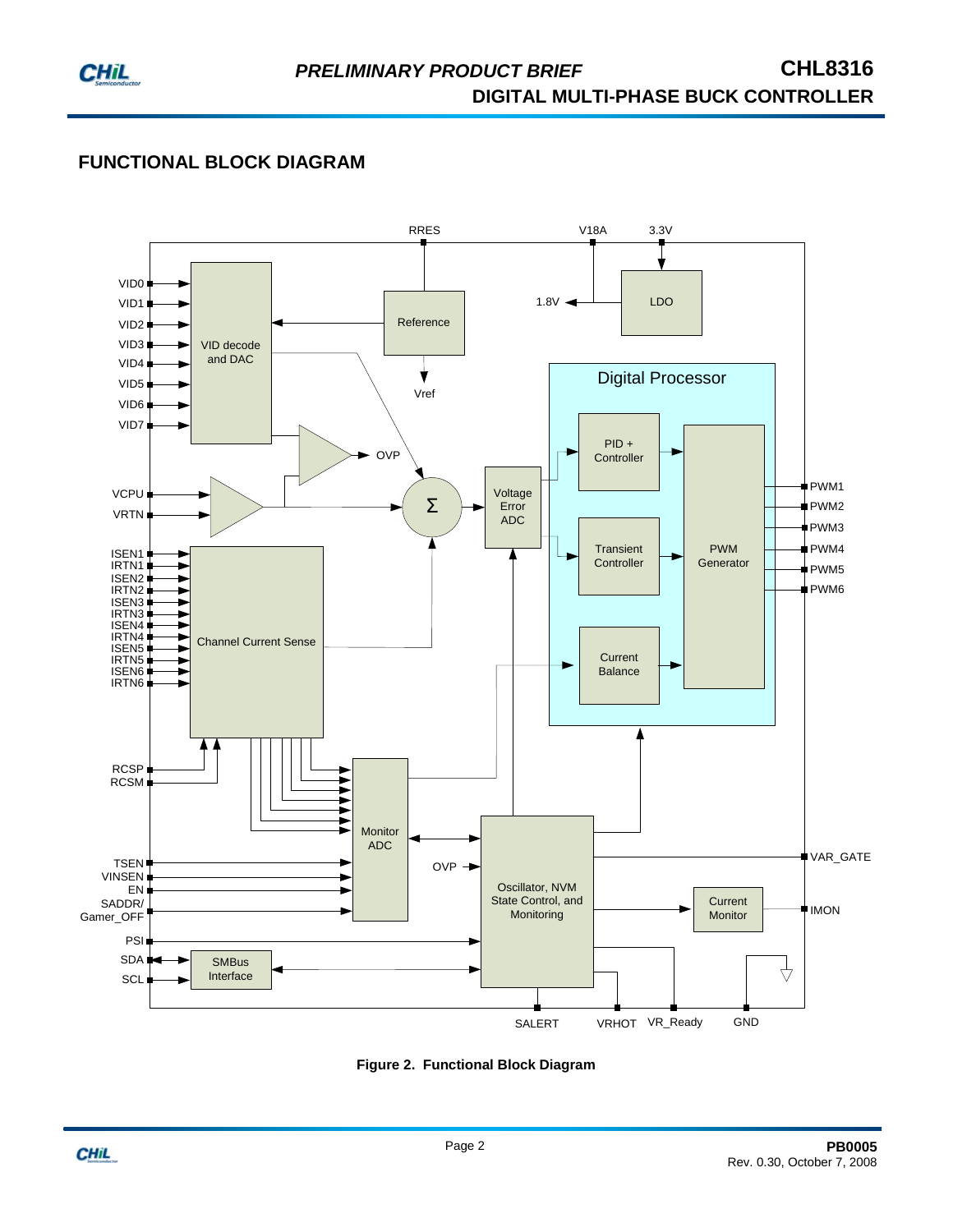

# **TYPICAL APPLICATIONS BLOCK DIAGRAM**



**Figure 3 . 6-phase VRD using CHL8316 Controller and CHL8510 MOSFET drivers**